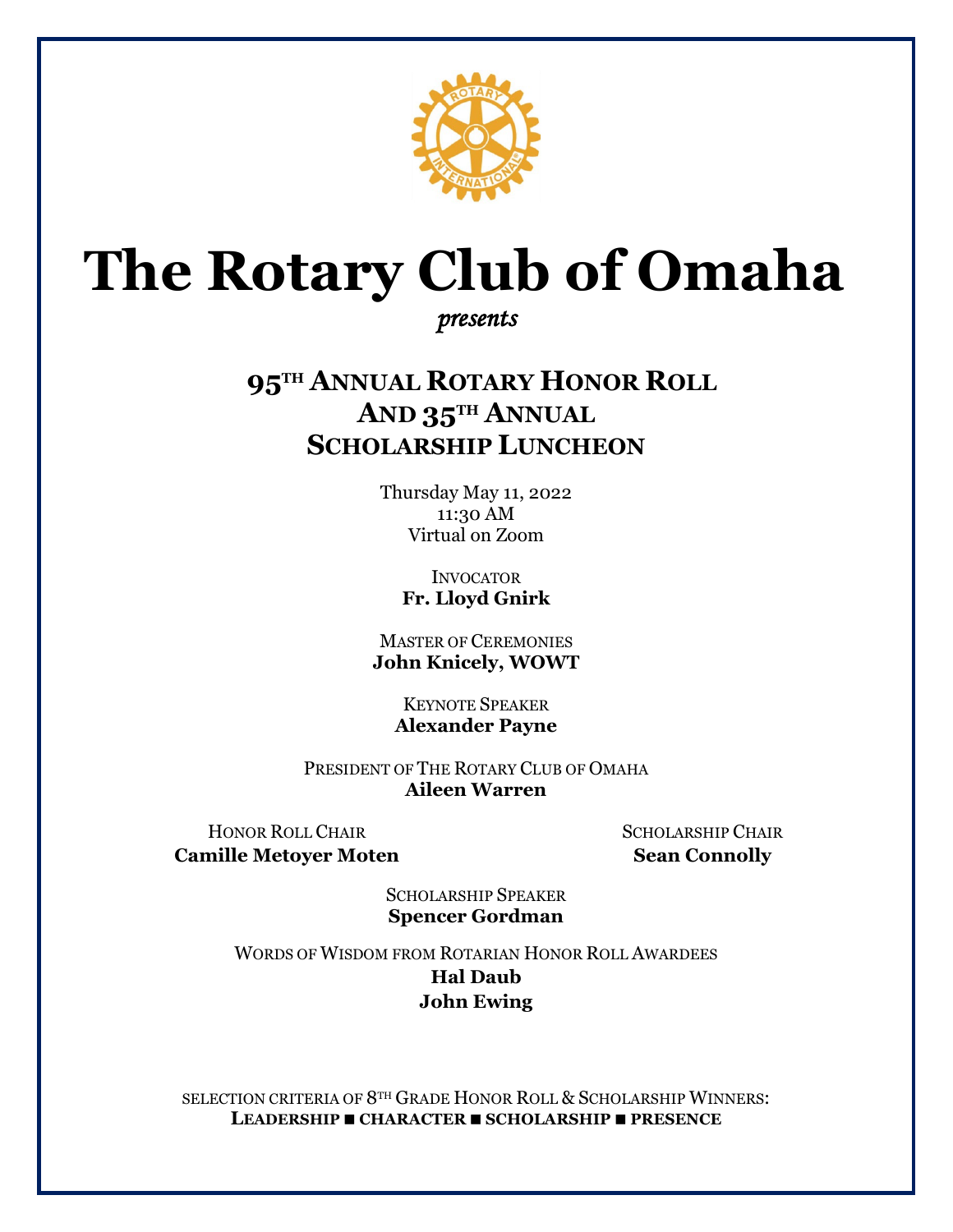### **THE 2021-2022 ROTARY 8TH GRADE HONOR ROLL**

#### **Alfonza W. Davis Middle**

**School** Altuzar, Ximena Bailey, Niko Burdorf, Addison Chang, Nick Dagins, Araja Deacy, Drew Drummond, Kennedy Freeman, Brooklynn King, MaCardyn Lewis, Blake Robbins, Clashaud Williams, Stella **Alice Buffett Magnet Middle School** Babic, Zachary Brennan, Carly Ferguson, Benjamin Hill, Rowan Lucas, Cassandra Lyons, Kalynn McGovern, Elizabeth Palfini, Nichole Pickett, Brayden Renken, Colton Schulze, Sydney Sherrod, Maurice Simeone, Evan Simpson, Ava Tipler, Carter **Andersen Middle School** Armour, Braden Barton, Georgia Bishop, Blake Cardoza, Joel Chadwell, Macy Gilpin, Elana Hessel, Kate Hill, Weston Jacobs, Avery Kaldahl, Molly Kramer, Abigail Lindeman, Rylee Meyers, Koby Murcek, Jamie Oswald, Mallory Worden, Matthew **Beadle Middle School** Braymen, Willow Brubaker, Amelia Choi, Alia Cottrell, Isaac Daniel, Jacob Engstrom, Peyton

Hao, Gary Hawley, Sophie Park, Jocelyn Sathi, Gowtham Schwartz, Naomi Scott, Emily Shaposhnikova, Arina Tsogbevi, Paula Vaughan, Caleb Vemmelesseril, Anagha **Bennington Middle School** Anderson, Alyssa Dunning, Julia Hicks, Lauren Holldorf, Maysen Hughes, Charis Kinworthy, Camryn Klinkhammer, Rylie Knott, Sam Mann, Kellen Thornburg, Reid Wareham, Emily **Beveridge Magnet School** Apel, Isaak Dauner, Vivian Dollison, Scout E. Fitl, James Fredricks, Ethan Gibson, Paloma Logeman, Samuel Moo, Mu Lway Rodas, Sonia Munoz Ochsner, Alexis Odia, Jeffrey Pospisil, Jenna Shapiro, Joshua Walenz, Julia White, Dayvie Zinzindohoue, Fenou Israel Samira **Bryan Middle School** Acosta, Carlos Serrano Arens, Natalie Bartunek, Teagan Bravo-Estrada, Luz Carillo, Cristian Carpenter, Kyra Cooper, Hailey Cooper, Hope Figueroa, Santos Cruz Flores-Francisquez, Johanna Gallegos, Belinda Hurtado Garcia, David Hernandez, Azul Krasso, Gabriella Maciel, Charim Servin Manzo, Brenda Regalado Perez, Brianna Ixta Polsley, Olivia Rojas, Victoria Rodriguez

Zywiec, Noah **Christ the King School** Haddadin, Zaid Youngblood, Bridget **Concordia Jr/Sr High School** Neufind, Alexis Preston, Will **Douglas County West Middle** Asher, Nolan Gleason, Ian Strong, Addison **Elkhorn Grandview Middle School** Allen, Harrison Connolly, Lydia Going, Isaac Keller, Blake Kratky, Addison Marshall, Hailey Mensch, Madison Newby, Elyse Olijnek, Evan Phonephakdy, Aubrey Reynolds, Jase Tengue, Shadrack Zagurski, Alyssa **Elkhorn Middle School** Clevenger, Brody Holmquist. Barrett Hudson, Elisabeth Mishler, Lorena Niles, Maggie Pearson, Ella Petrick, Gage Schroeder, Waylon Stevens, Parker Underwood, Maxwell **Elkhorn Ridge Middle School** Alford, Bailey Alsaleem, Hamzah Bode, Ellen Ellsworth, Katelyn Fogle, Garrett McCoy, Zoe Rotella, Nikolas Schneider, Lauren Stave, Lauren Wu, Johnathan **Elkhorn Valley View Middle School** Brown, Alaina Hunsinger, Gretchen Obamwonyi, Andrea Rathore, Adnan Rutar, Savannah Schmidt, Lillian Simmons, Ava Whitten, Gavin **Holy Cross Catholic** Larson, Isaiah O'Day, Julia **Jesuit Academy** Ross Jr., Aubrey **Kiewit Middle School** Baiz, Dania

Ballentine, Brody Ballentine, Cloe Bell, Colin Christiansen, Piper Christiansen, Reagan Elsasser, Taylor Erickson, Max Evert, Grace Galligan, Norah Neville, Parker Jain, Arnav Jones, Hagan Meismer, Sophia Mukherjee, Mira Shaner, Lucy **King Science & Technology Magnet Center** Burgien, Yuki Dorsey, Kellen Drel, Se Pa Ibrahim, Nasra Saxton, Isabella Claudia, Mauwa Mbengwie, Faith Ortiz, Carlos Pambo, Daniela Pagobo, Kylle **Lewis & Clark Middle School** Blackstone, Morgan Brown-Harris, Savannah Burns, Lila Cole, Smith Coughlin, Tierney Cox, Daniel Dickerson, Steven Gates, Penelope Gniffke-Leak, Morgan Howard, Henry Lightner, Simon Marlenee, Michaela Maskin, Sienna McLaughlin, Josephine Nelson, LaVeya Novak, Charleigh Shafer, Ella Sperry, Avalon Taylor, Cecilia Worden, Isabella **Lifegate Christian School** Johnson, Lydia Day, Payton **Mary Our Queen School** Mills, Lily Moravek, Ian Peklo, Sophia **McMillan Magnet Center** Abdessalam, Zareena Cantrell, Kaitlynn Davis, Gideon Gugliotti, Brendan Hicks, Emerson Htoh, Ester Jennings, Grace Larkin, Sadie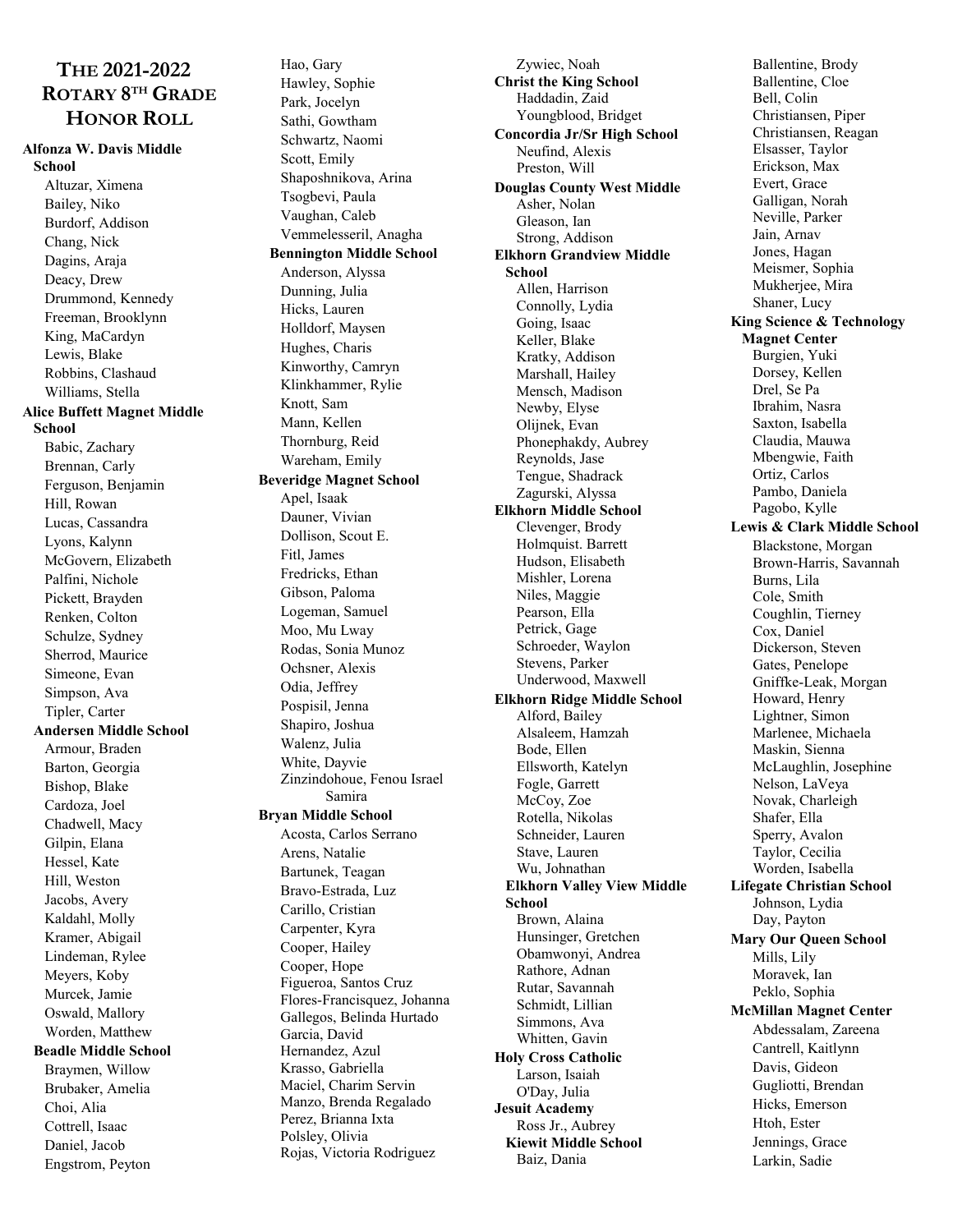Long, Maxwell McPhaull, Na'Syia Navarro, Abraha Travis, Cara Whitmore, Hassan **Millard Central Middle School** Anna Berger, Anna Chavez, Leonor Chowdhury, Takbir Cullum, Charlotte Edwards, Oscar Engelhart, Damon Hasenkamp, Gabriella Martin, Mae Nattrass, Nathaniel Nguyen, Dylan Ntchougan-Sonou, Sophia Parks, Keira Perkinson, Grace Quakenbush, Owen Verespej, Keira **Millard North Middle School** Anderson, Marissa Blaker, Cicily De La Rosa, Hannah Dunlop, Nolan Gupta, Piya Hascall, Lucy Honeyman, Taylor Jordan, Christian Hans Kosse, Ava Louthan, Marc Majhail, Meha Solberg, Rebekah Sparwasser, Sophia **Monroe Middle School** Alston, Samarie' Amen, Jax Berry, Kaidence Bryant, Abigail Dunwoody, Joseph Flores, Y'esenia Giles Gurung, Anish Hser, Paw Htoo, Chat Kelley, Patrick Marshall, Eryanna Ramos, Bruno Vidrio Scruggs, Ethan Tapia, Jesus **Morton Magnet Middle School** Adekunle, Alima Arredondo, David Foster, Akazja Hart, Nicholas Hswe, Everbless Lian, Van Mason, Aubrey Mayfield, James Napluel, Oliver

Nelson, Avery

Osorio, Jewels Rummel, Ryan **Nathan Hale Magnet Middle School** Bar, Ree Brickey, Waylon Carter, Keyley Gomez, Jazmine Green, MaKylah Hser, Hai Ner Lar, Ka Li Lee, Daviona Parks, Jaylend Schuman, Anya Win, San Myo **Omaha Christian Academy** Hughes, Sierra Lyle, Rebecca **Our Lady of Lourdes** Cook, Tyler Foulk, Willow **R.M. Marrs Magnet Center** Anacleto, Juan Moreno Ayala-Resendiz, Jennifer Buscher, Liam Cordoba, Adrianna Dominguez, Yazmin Garcia, Andres Gonzalez, Julian Edson Gonzalez, Luis Barron Orea, Kevin Trejo Plascencia-Loza, Kristopher Ramirez, Juan Santana Sanchez, Shirley Sotelo-Flores, Regina Vargas, Maria Lopez Vazquez, Maria Ramos Yang, Ava Ziegerer, Mary **Ralston Middle School** Bahena, Kevin Bargo, Sadie Budin, Grayson Carabantes, Emely Carroll, Hannah Courtney, Fischer Fries, Torsten Gilmore, John Gutgsell, Gavin Harms, Hayvn Nguyen, Kenny Sales, Anthony Alvarado **Russell Middle School** Bilka, Noah Bognich, Sydney Brailita, Matthew Busteed, Madeline Davids, Summer Farr, Kynzly Ferguson, Kaitlyn Fulcher, Emily Gullapalli, Shree Hinton, Molly Knott, Harper Sanne, Katelyn

Sauer, Lylah Sudheesh, Adrija Ullman, Avery Wilken, Roosevelt **Sacred Heart School** Agbeletey, Casteria **St. Bernadette School** Flanagan, Mary O'Donnell, Anna Kate **St. Bernard Catholic School** Newsome Jr., Bernard **St. Cecilia Cathedral Grade School** Haske, Louis Kolterman, Eleanor **St. Columbkille Catholic School** Foss, Gretchen Stuhr, Ryan Uptmor, John Paul **St. Gerald Catholic School** Balus, Marcella Kinney, Leah **St. James/Seton School** Blaney, Hayden Briganti, Sara Kaldenberg, Kiana **St. Joan of Arc Catholic School** Hernandez, Lilianne **St. Margaret Mary School** DeSmet, Ava Hoffman, Mark Lazure, Lauren **St. Mary's Catholic School** Swiecicki, Nicholas **St. Matthew the Evangelist School** Mabbitt, Ethan **St. Patrick's Elkhorn** Bedrnicek, Sonia Cooper, Anne **St. Philip Neri Catholic School** Bohnenkamp, James Fink, Gianna **St. Pius X / St. Leo School** Ahianti, Elisee Barton, Raelyn Engel, Clare **St. Robert Bellarmine School** Forbes, Thomas Mullen, Martha West, Addison **St. Stephen the Martyr Catholic School** Caldwell, Madeline Hartwig, Mara Poling, Sawyer Romberg, Isabelle **St. Thomas More Catholic School** Peralta, Soledad Upah, Elisabeth **St. Vincent De Paul** Camp, Lauren Eggers, Reese Mullin, Nathan

Pigg, Jaxson **Wegner Middle School** Koster, Anna Rynearson, Daron **Westside Middle School** Avila, Alexis Bartsch-Bang, Eli Bender, Elizabeth Cox, Lauren Dodd, Macaiah Donatho, Kayirangwa Foster, Anela Garst, Elijah Hansen, Hadley Iteffa, Helena James, Owen Mann, Ruby Miller, Cole Olson, Ryne Power, Grace Proctor, Lucille Ramirez, Sophia Rogers, Sadie Sharma, Sambidri Townsend. Zaria Villotta, Claire Wegner, Claire Weitz, Jack Wetjen, Calder Wilcox, Lana